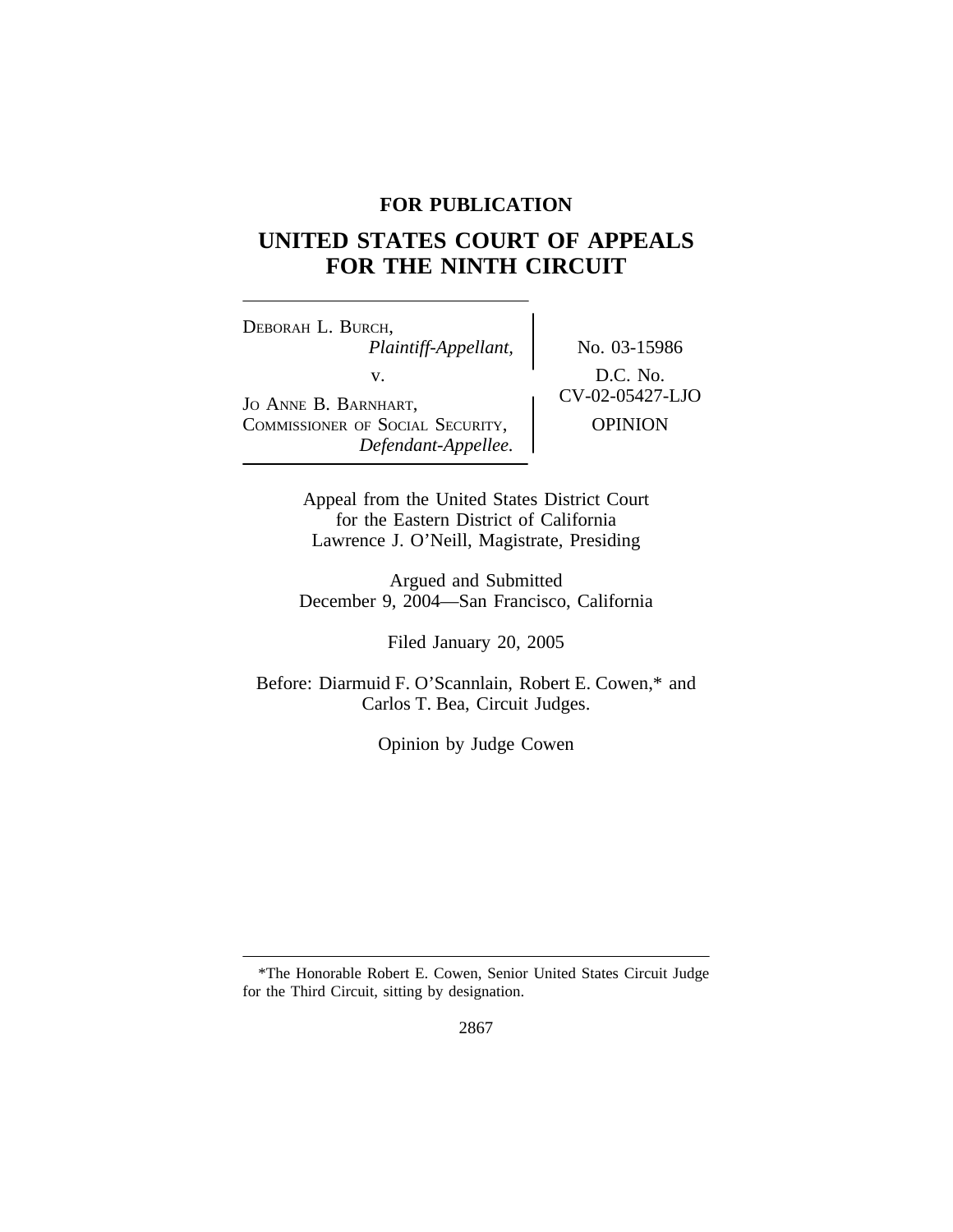## **COUNSEL**

Steven G. Rosales, Santa Fe Springs, California, for the appellant.

Elizabeth Noteware, San Francisco, California, for the appellee.

#### **OPINION**

COWEN, Circuit Judge:

Deborah L. Burch appeals the district court's order affirming the decision of the Administrative Law Judge ("ALJ"), which denied her applications for supplemental security income and disability insurance benefits under Titles II and XVI of the Social Security Act ("Act"). Burch alleged disability based on breast cancer, asthma, back pain, weakness, and depression. She contends that the ALJ committed the following errors which were overlooked by the district court: (1) rejecting her pain testimony without articulating a legally sufficient reason, and (2) failing to adequately consider her obesity throughout the sequential disability analysis. We have jurisdiction pursuant to 28 U.S.C. § 1291, and affirm.

## *Procedural Background*

The Social Security Administration denied Burch's applications for social security and disability insurance benefits ini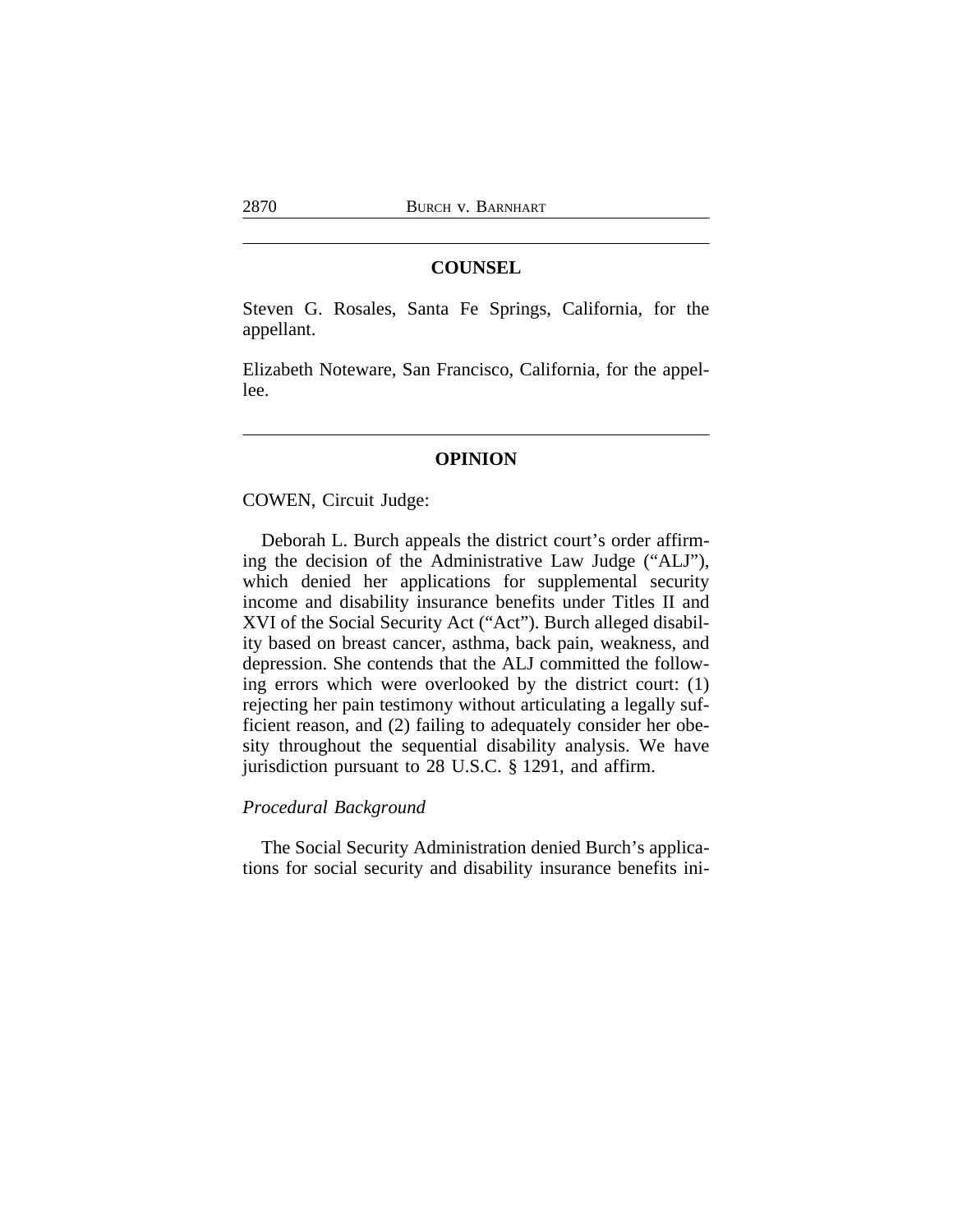BURCH V. BARNHART 2871

tially and upon reconsideration. After conducting a hearing on the merits, the ALJ concluded that Burch was not disabled under the Act and denied her applications for benefits. The Appeals Council denied review. Burch then filed an action for judicial review in the United States District Court for the Eastern District of California. The district court affirmed the decision denying benefits and entered judgment for the Commissioner of Social Security (the "Commissioner"), and this appeal followed.

#### *Factual Background*

Burch was employed as a nursing assistant from August 1994 until February 1999, when she stopped working allegedly because of back pain and stress. On March 23, 1999, Dr. Kouroush Laaly stated that Burch was disabled as a result of her breast cancer. The medical evidence reflects that Burch underwent two mastectomies between May 1997 and May 1999 and had reconstructive surgery in 1999.

The medical record also documents Burch's lower back pain beginning in August 1997 with increasing degrees of severity. Burch initially described the pain as intermittent, and was prescribed Darvon, Motrin, and Tylenol. Approximately one year later, she was diagnosed with a cervical sprain. An MRI showed early degenerative disc disease but no evidence of disc bulging or protrusion at any level. In December 1999, Burch reported that she had constant back pain, which increases with bending and decreases with walking. A radiological report was issued at this time which showed mild degenerative disc disease and mild dextrascoliosis of the lumbar spine.

Burch's pulmonary disorders are also supported by the medical record. A pulmonary function test performed in April 1999 revealed mild to moderate obstructive broncho pulmonary disease, mild restricted lung disease and mild diffusion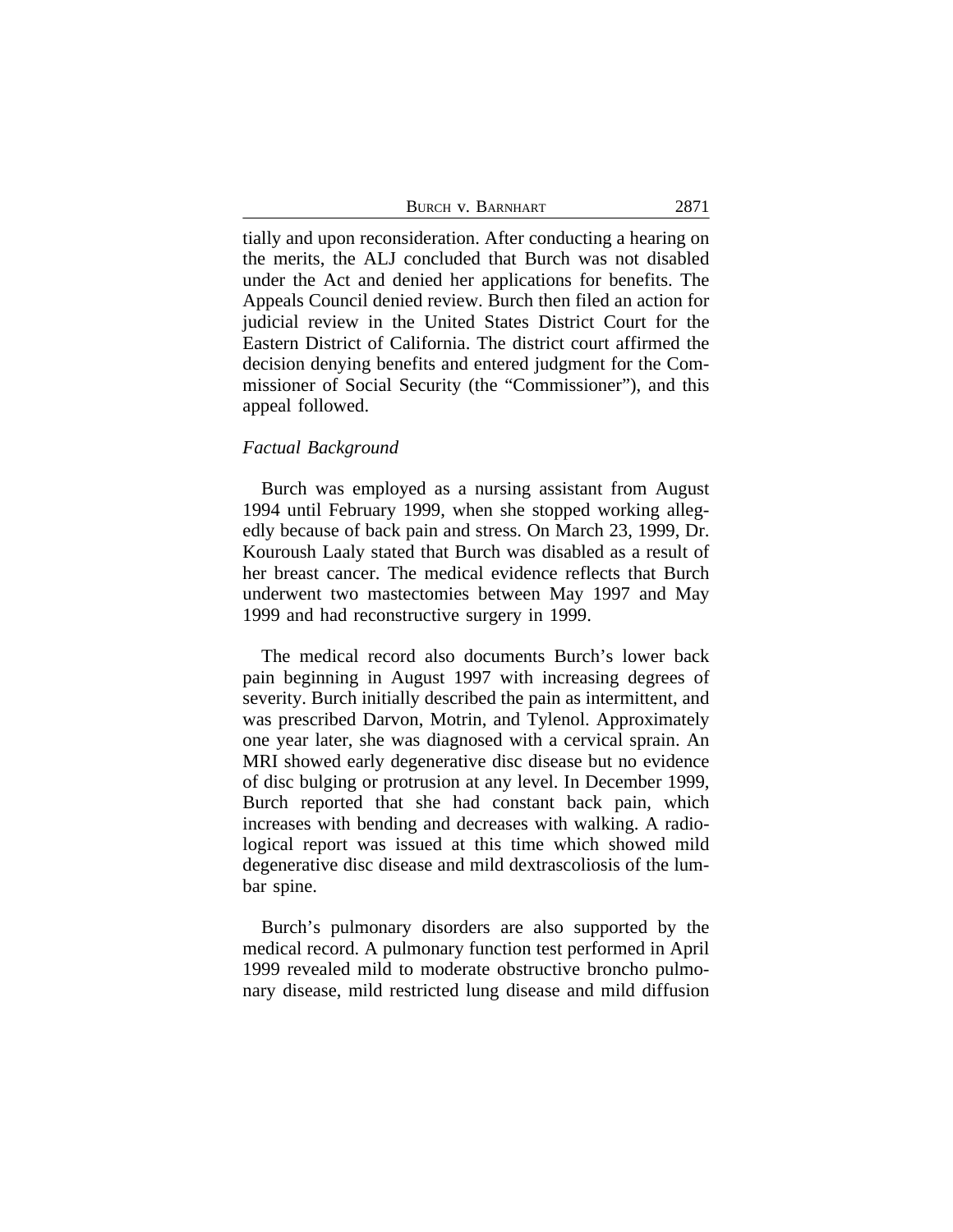abnormality. Due to these results, a physician recommended that Burch stop smoking.

The medical record also includes notations of Burch's obesity. In August 1997 her physician commented that she was "slightly obese" (E.R. at 254) and indicated one year later that she had gained 25 pounds in the past few months. In April 1999, a physician recommended that Burch join a medically supervised weight loss program.

At the hearing before the ALJ, Burch testified that she was 5'4" and weighed 215 pounds. She explained that her "normal" weight was 185 pounds but she was gaining weight because of stress. (E.R. at 26-27.) Burch further stated that standing for long periods causes pain from her neck down and numbness on her right side. She also explained that because her medication (Tylenol with codeine, Prozac and Elavils) is alone ineffective, she takes the pills with liquor to numb the pain and pass out. Burch stated that her physicians had not recommended surgery, physical therapy, chiropractic treatment, or home exercise for her back pain.

Burch further testified that she can stand for about 10-15 minutes, sit for 20-30 minutes and walk for 15-20 minutes. In terms of her daily activities, Burch explained that she watches television and does light housework. Approximately twice a week she sees her boyfriend with whom she socializes or watches television. Sometimes she takes care of the bills, shops and travels by bus. Burch also stated that on average twice a week she could not get dressed and sometimes limited her housework because of pain and fatigue. She lives with her seventeen year old nephew.

We review *de novo* the district court's order affirming an ALJ's denial of benefits. *See Morgan v. Apfel*, 169 F.3d 595, 599 (9th Cir. 1999). A decision to deny benefits will only be disturbed if it is not supported by "substantial evidence or it is based on legal error." *Magallanes v. Bowen*, 881 F.2d 747,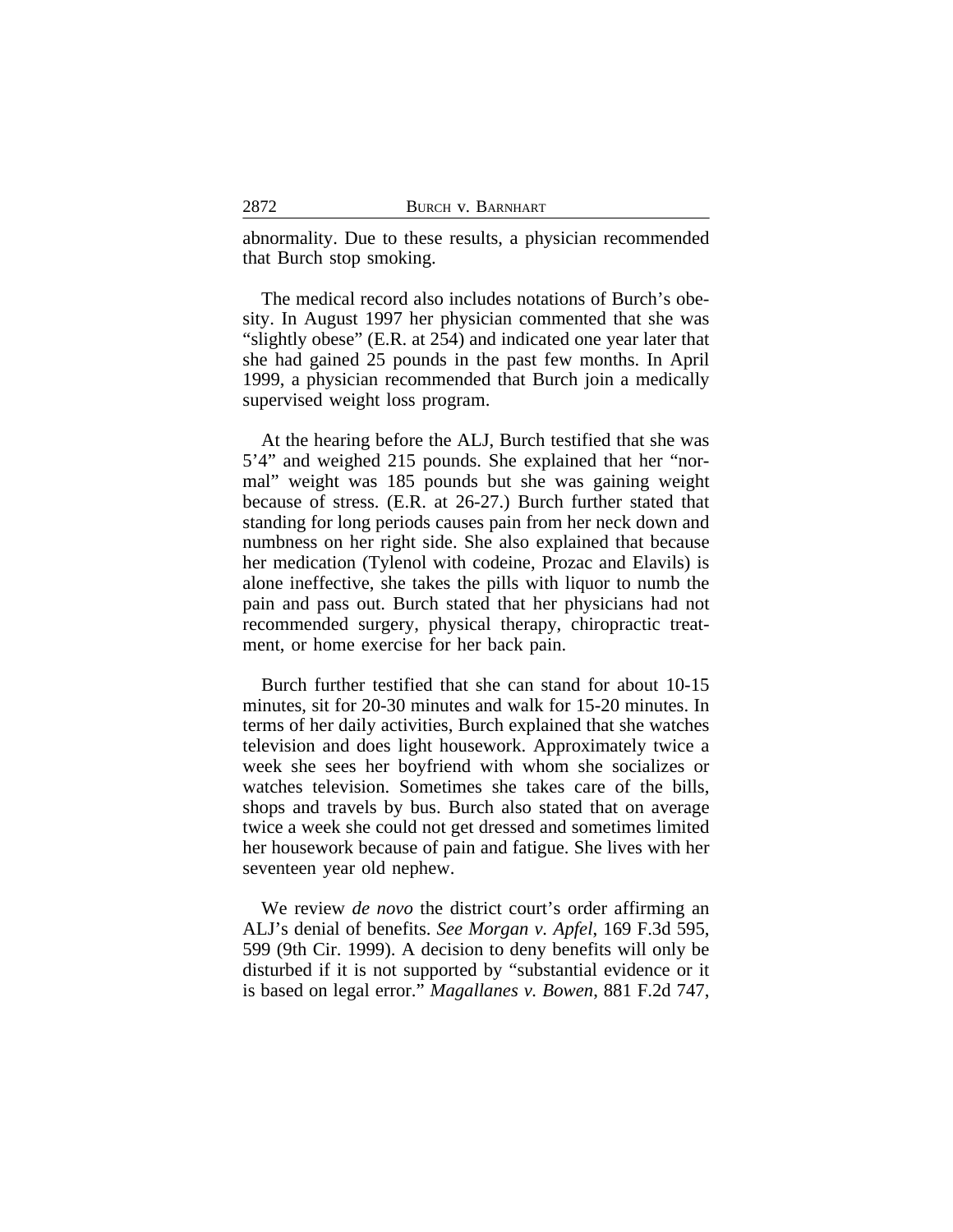| BURCH V. BARNHART | 2873 |
|-------------------|------|
|-------------------|------|

750 (9th Cir. 1989) (internal quotation marks omitted). Substantial evidence means "such relevant evidence as a reasonable mind might accept as adequate to support a conclusion." *Id.* (internal quotation marks omitted). Where evidence is susceptible to more than one rational interpretation, it is the ALJ's conclusion that must be upheld. *See Andrews v. Shalala*, 53 F.3d 1035, 1039-40 (9th Cir. 1995). A decision of the ALJ will not be reversed for errors that are harmless. *See Curry v. Sullivan*, 925 F.2d 1127, 1131 (9th Cir. 1991).

**[1]** To be eligible for social security or disability benefits, Burch must demonstrate that she is unable to "engage in any substantial gainful activity by reason of any medically determinable physical or mental impairment which can be expected to result in death or which has lasted or can be expected to last for a continuous period of not less than 12 months." 42 U.S.C. § 423(d)(1)(A). Because Burch was only insured for disability benefits through September 30, 1999, she must establish a disability on or prior to that date.

**[2]** Disability claims are evaluated using a five-step sequential analysis. 20 C.F.R. § 404.1520. In step one, the ALJ determines whether a claimant is currently engaged in substantial gainful activity. If so, the claimant is not disabled. If not, the ALJ proceeds to step two and evaluates whether the claimant has a medically severe impairment or combination of impairments. If not, the claimant is not disabled. If so, the ALJ proceeds to step three and considers whether the impairment or combination of impairments meets or equals a listed impairment under 20 C.F.R. pt. 404, subpt. P, App. 1. If so, the claimant is automatically presumed disabled. If not, the ALJ proceeds to step four and assesses whether the claimant is capable of performing her past relevant work. If so, the claimant is not disabled. If not, the ALJ proceeds to step five and examines whether the claimant has the residual functional capacity ("RFC") to perform any other substantial gainful activity in the national economy. If so, the claimant is not disabled. If not, the claimant is disabled.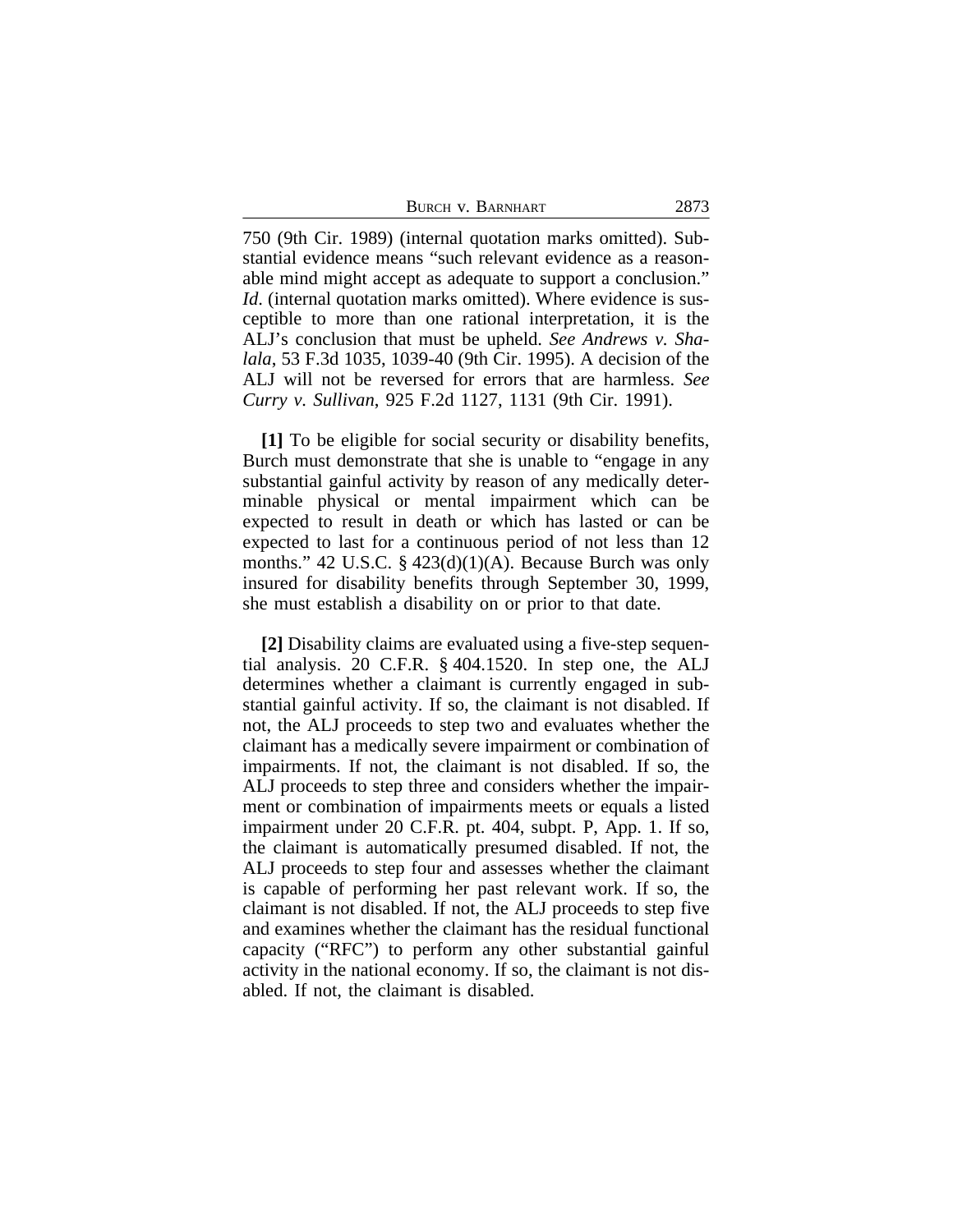| 2874 | BURCH V. BARNHART |
|------|-------------------|
|      |                   |

The claimant carries the initial burden of proving a disability in steps one through four of the analysis. *See Swenson v. Sullivan*, 876 F.2d 683, 687 (9th Cir. 1989). However, if a claimant establishes an inability to continue her past work, the burden shifts to the Commissioner in step five to show that the claimant can perform other substantial gainful work. *See id*.

Here, the ALJ determined that Burch satisfied the criteria for steps one, two and four—she has not engaged in substantial gainful activity, she suffers from a "severe" impairment (though not a listed impairment) and is not capable of performing her past work. However, the ALJ determined that Burch has the RFC to perform a significant range of light work, including cashier, agricultural sorter and outside deliverer. *See* 20 C.F.R. § 416.967 (defining "light work").

#### **I. Credibility Determination**

Burch contends that the ALJ's credibility findings were not supported by substantial evidence in the record. She further argues that the reasons provided by the ALJ for discrediting her complaints were inadequate. While correctly stating the law, Burch's analysis is flawed.

**[3]** In evaluating the credibility of pain testimony after a claimant produces objective medical evidence of an underlying impairment, an ALJ may not reject a claimant's subjective complaints based solely on a lack of medical evidence to fully corroborate the alleged severity of pain. *See Bunnell v. Sullivan*, 947 F.2d 341, 345 (9th Cir. 1991). The rationale for this restriction is that pain testimony may establish greater limitations than can medical evidence alone. *See* SSR 96-7p (1996). In determining credibility, an ALJ may engage in ordinary techniques of credibility evaluation, such as considering claimant's reputation for truthfulness and inconsistencies in claimant's testimony. *See Tonapetyan v. Halter*, 242 F.3d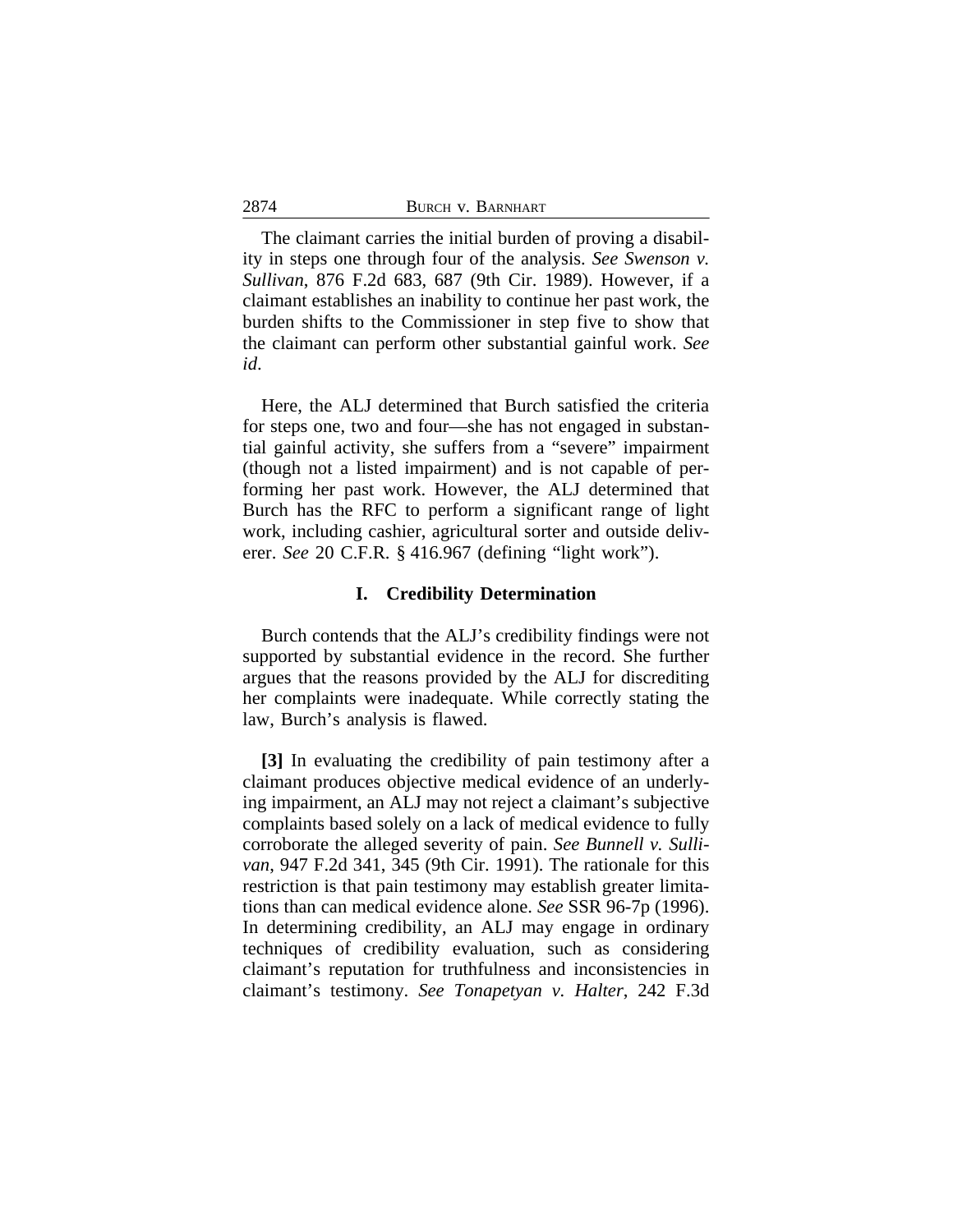| BURCH V. BARNHART | 2875 |
|-------------------|------|
|-------------------|------|

1144, 1148 (9th Cir. 2001). Additionally, Social Security Ruling 88-13 lists a number of factors the ALJ may consider:

1. The nature, location, onset, duration, frequency, radiation, and intensity of any pain; 2. Precipitating and aggravating factors (e.g., movement, activity, environmental conditions; 3. Type, dosage, effectiveness, and adverse side-effects of any pain medication; 4. Treatment, other than medication, for relief of pain; 5. Functional restrictions; and 6. The claimant's daily activities.

*Bunnell*, 947 F.2d at 346 (quoting SSR 88-13 (1988) (superceded by SSR 95-5p (1995)); *see also Smolen v. Chater*, 80 F.3d 1273, 1284 (9th Cir. 1996).

**[4]** Unless there is affirmative evidence showing that the claimant is malingering, the ALJ's reasons for rejecting pain testimony must be clear and convincing. *See Lester v. Chater*, 81 F.3d 821, 834 (9th Cir. 1995). The ALJ must specify what testimony is not credible and identify the evidence that undermines the claimant's complaints—"[g]eneral findings are insufficient." *Reddick v. Chater*, 157 F.3d 715, 722 (9th Cir. 1998) (internal quotation marks omitted).

**[5]** In this case, the ALJ articulated adequate reasons for partially rejecting Burch's pain testimony. Contrary to Burch's argument, the ALJ did not solely rely on the minimal objective evidence and Burch's daily activities in discrediting her testimony. Indeed, these factors were among those he relied on, however, the ALJ made additional specific findings to support his credibility determination.

**[6]** In considering Burch's testimony regarding her daily living, the ALJ explained that her daily activities "suggest that she is quite functional. She is able to care for her own personal needs, cook, clean and shop. She interacts with her nephew and her boyfriend. She is able to manage her own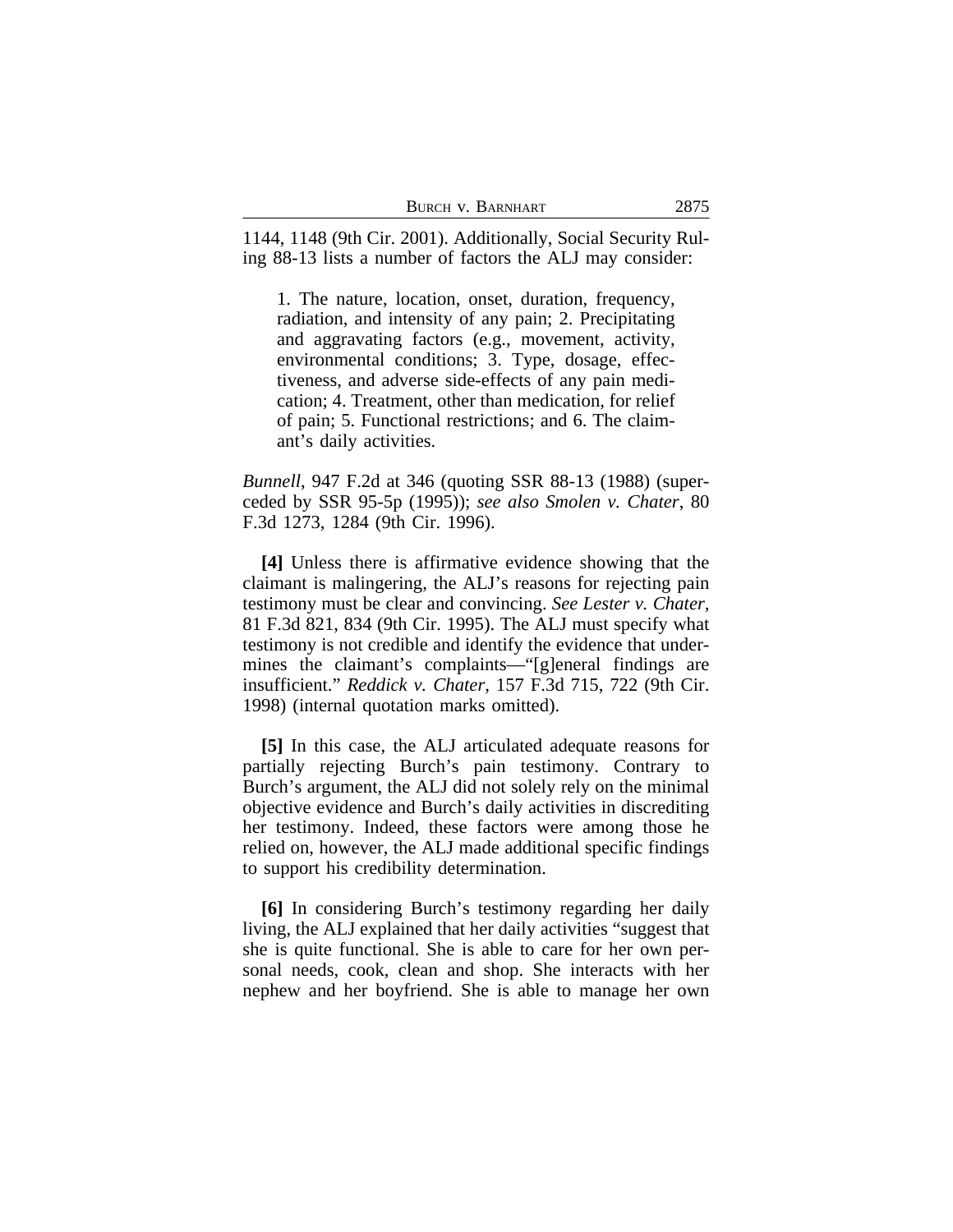finances and those of her nephew." (*Id.* at 4.) Although the evidence of Burch's daily activities may also admit of an interpretation more favorable to Burch, the ALJ's interpretation was rational, and "[w]e must uphold the ALJ's decision where the evidence is susceptible to more than one rational interpretation." *Magallanes*, 881 F.2d at 750.

The ALJ was permitted to consider daily living activities in his credibility analysis. As this Court previously has explained, if a claimant engages in numerous daily activities involving skills that could be transferred to the workplace, the ALJ may discredit the claimant's allegations upon making specific findings relating to those activities. *See Fair v. Bowen*, 885 F.2d 597, 603 (9th Cir. 1989); *see also Morgan v. Apfel*, 169 F.3d 595, 600 (9th Cir. 1999) (claimant's ability to fix meals, do laundry, work in the yard, and occasionally care for his friend's child was evidence of claimant's ability to work).

The ALJ also considered the objective medical findings in discounting Burch's testimony: "[Burch] alleged that she has had severe low back pain since her mastectomy in 1997. However, the MRI and x-rays show only mild degenerative disc disease at L5-S1, and mild dextroscoliosis. There was no apparent disc herniation or nerve root impingement." (Decision, Nov. 16, 2000, at 4.) Although lack of medical evidence cannot form the sole basis for discounting pain testimony, it is a factor that the ALJ can consider in his credibility analysis.

**[7]** Further, the ALJ partially discredited Burch's back pain testimony for lack of consistent treatment: "[Burch] had not had any treatment for her back for about three or four months." *(Id.)* Indeed, at no time during this "three or four month[ ]" period (nor, for that matter, at any other time) had surgery for Burch's back been suggested, had Burch had physical therapy for her back, had she been referred to or had she visited a chiropractor, nor had she been told to do even home exercises for her back. (*Id*.) That Burch's pain was "not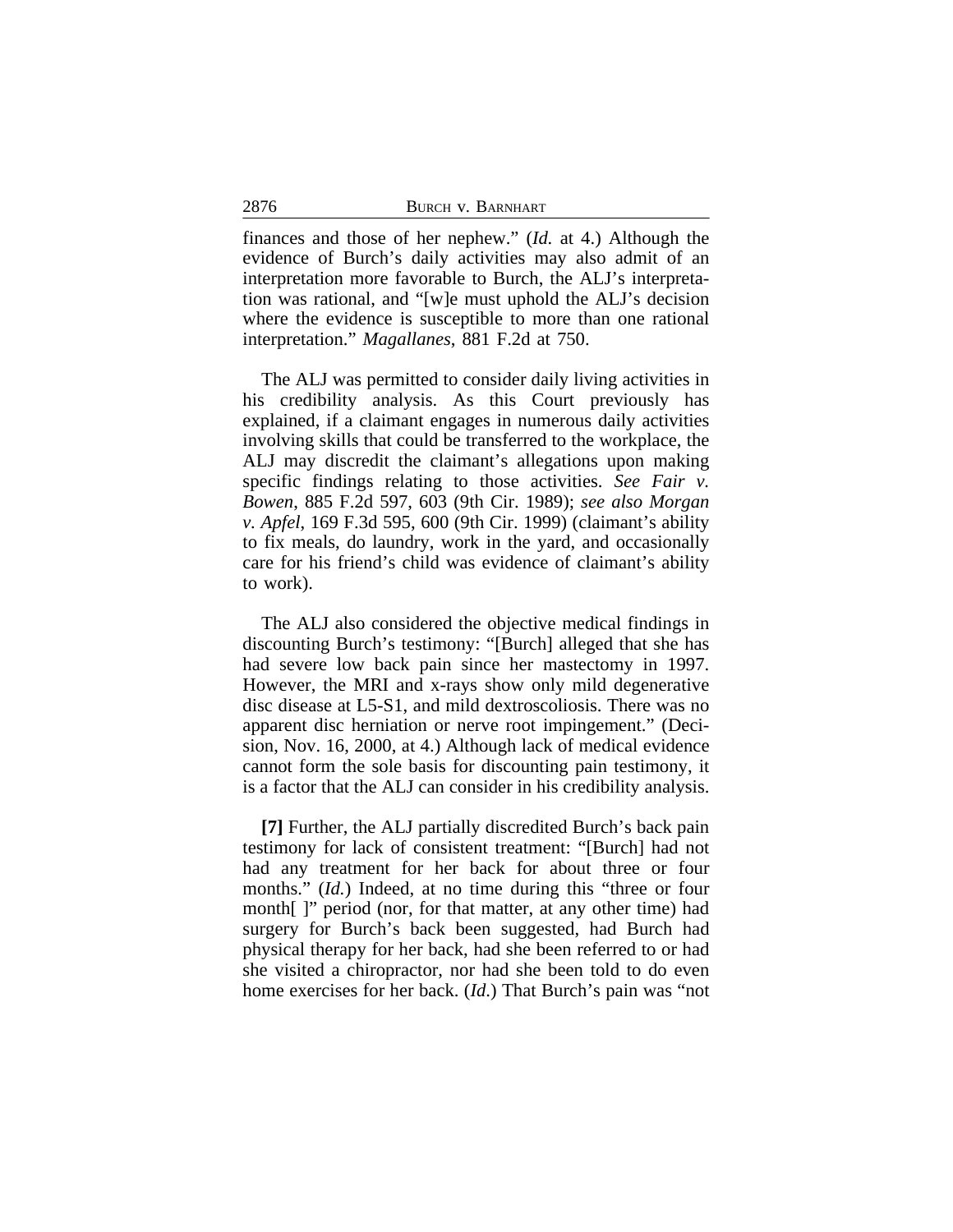| BURCH V. BARNHART | 2877 |
|-------------------|------|
|-------------------|------|

severe enough to motivate [her] to seek [these forms of] treatment," *Fair*, 885 F.2d at 604, even if she sought some treatment, is powerful evidence regarding the extent to which she was in pain. The ALJ also partially discredited Burch's back pain testimony because "[t]he evidence regarding the nature, onset, location, frequency, intensity, and radiation of her alleged back pain is somewhat vague and non-specific. There is little evidence of precipitating, aggravating or mitigating factors. . . . Her obesity likely contributes to her back discomfort." (*Id.*)

Similarly, the ALJ partially discredited Burch's testimony of depression and fatigue because she did not seek any treatment or evaluation:

[Burch] admits she is not being treated for [depression] . . . . At times, she has been given psychotropic medication, but she does not carry a diagnosis of depression and she has not received care from a mental health practitioner. . . . There is also no evidence of impairment in her ability to maintain concentration, persistence or pace. Further, there are no documented episodes of decompensation in the file.

(*Id.*) The ALJ is permitted to consider lack of treatment in his credibility determination.

Based on the clear, convincing and specific reasons for partially rejecting Burch's pain testimony and the substantial evidence to support his determination, we conclude that the ALJ properly evaluated the testimony.

### **II. Consideration of Obesity**

Burch next argues that the ALJ erred in failing to properly consider her obesity throughout the sequential disability analysis. She asserts that the ALJ is required to consider the inter-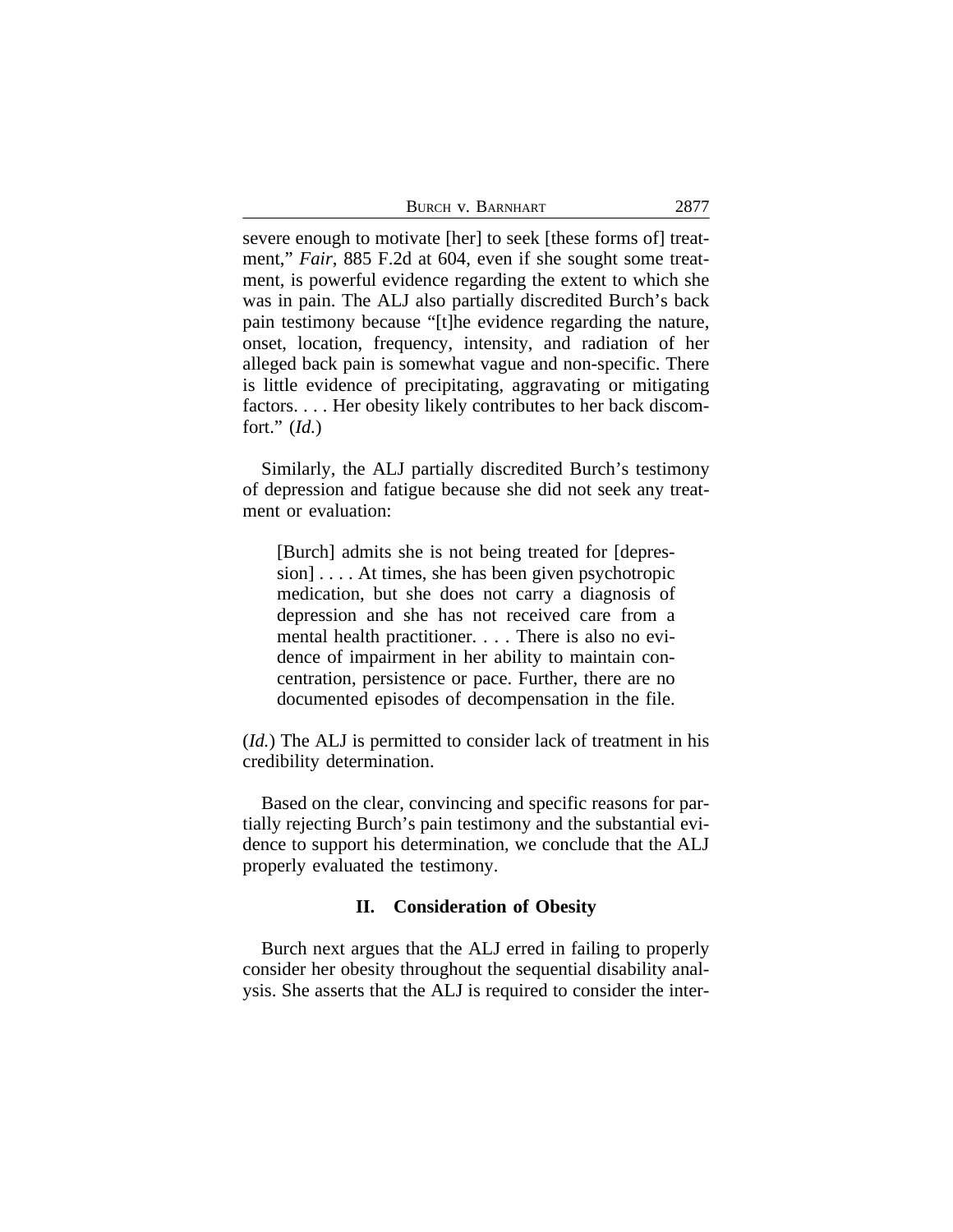| 2878 | BURCH V. BARNHART |
|------|-------------------|
|      |                   |

active effects that obesity has on her other impairments and the combined effect of those impairments.

Burch's entire obesity argument relies on this Court's recent decision in *Celaya v. Halter*, 332 F.3d 1177 (9th Cir. 2003). However, that case is distinguishable from the case at bar. In *Celaya*, this Court reasoned that the ALJ should have considered obesity as a disabling factor in the sequential analysis, even though not explicitly raised by claimant, for three reasons:

First, it was raised implicitly in Celaya's report of symptoms. Second, it was clear from the record that Celaya's obesity was at least close to the listing criterion, and was a condition that could exacerbate her reported illness. Third, in light of Celaya's pro se status, the ALJ's observation of Celaya and the information on the record should have alerted him to the need to develop the record in respect to her obesity.

*Id*. at 1182.

Here, the record does not indicate that Burch's obesity exacerbated her other impairments (other than possibly her back pain). More significantly, Burch was represented by counsel. While this Court mentioned in *Celaya* that even where a claimant is represented by counsel the ALJ has some burden to develop the record, this Court did not specify the parameters of that burden. *Id*.

**[8]** Under the circumstances in this case, we find that the ALJ did not commit reversible error by not considering Burch's obesity in step two of the sequential analysis. According to the Social Security Rules, obesity, as other medical impairments, will be deemed a "severe" impairment, "when alone or in combination with another medically determinable physical or mental impairment(s), it significantly lim-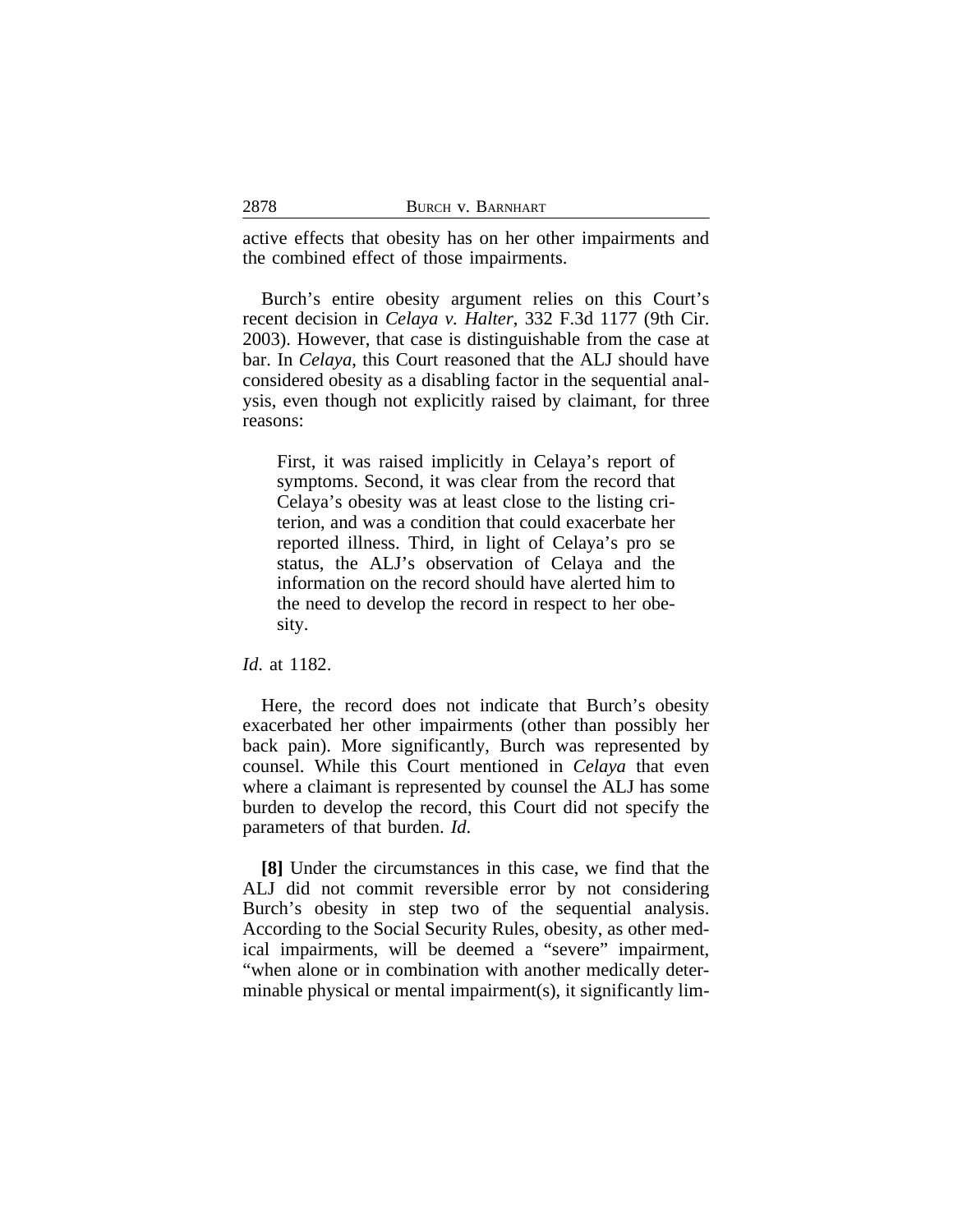| BURCH V. BARNHART | 2879 |
|-------------------|------|
|-------------------|------|

its an individual's physical or mental ability to do basic work activities." SSR 02-01p (2002). In determining whether a claimant's obesity is a severe impairment, an ALJ must "do an individualized assessment of the impact of obesity on an individual's functioning." *Id.*

Here, the ALJ did not find that Burch's obesity was a "severe" impairment: "The medical evidence indicates that the claimant has status post carcinoma of the left breast, status post right simple mastectomy, lumbar degenerative disc disease and chronic obstructive pulmonary disease, which are severe within the meaning of the Regulations . . . ." (Decision, Nov. 16, 2000, at 2.) Assuming without deciding that this omission constituted legal error, it could only have prejudiced Burch in step three (listing impairment determination) or step five (RFC) because the other steps, including this one, were resolved in her favor.

**[9]** The ALJ did not err in concluding in step three that Burch's impairments did not meet or equal a listing impairment. As obesity is not a separately listed impairment, a claimant will be deemed to meet the requirements if "there is an impairment that, in combination with obesity, meets the requirements of a listing." SSR 02-01p (2002).

Equivalence may also be determined if a claimant has multiple impairments, including obesity, none of which meets the listing requirement, but which when viewed in the aggregate are equivalent to a listed impairment. *See id.* The Rule however explains that:

[An ALJ] will not make assumptions about the severity or functional effects of obesity combined with other impairments. Obesity in combination with another impairment may or may not increase the severity or functional limitations of the other impairment. [The ALJ] will evaluate each case *based on the information in the case record*.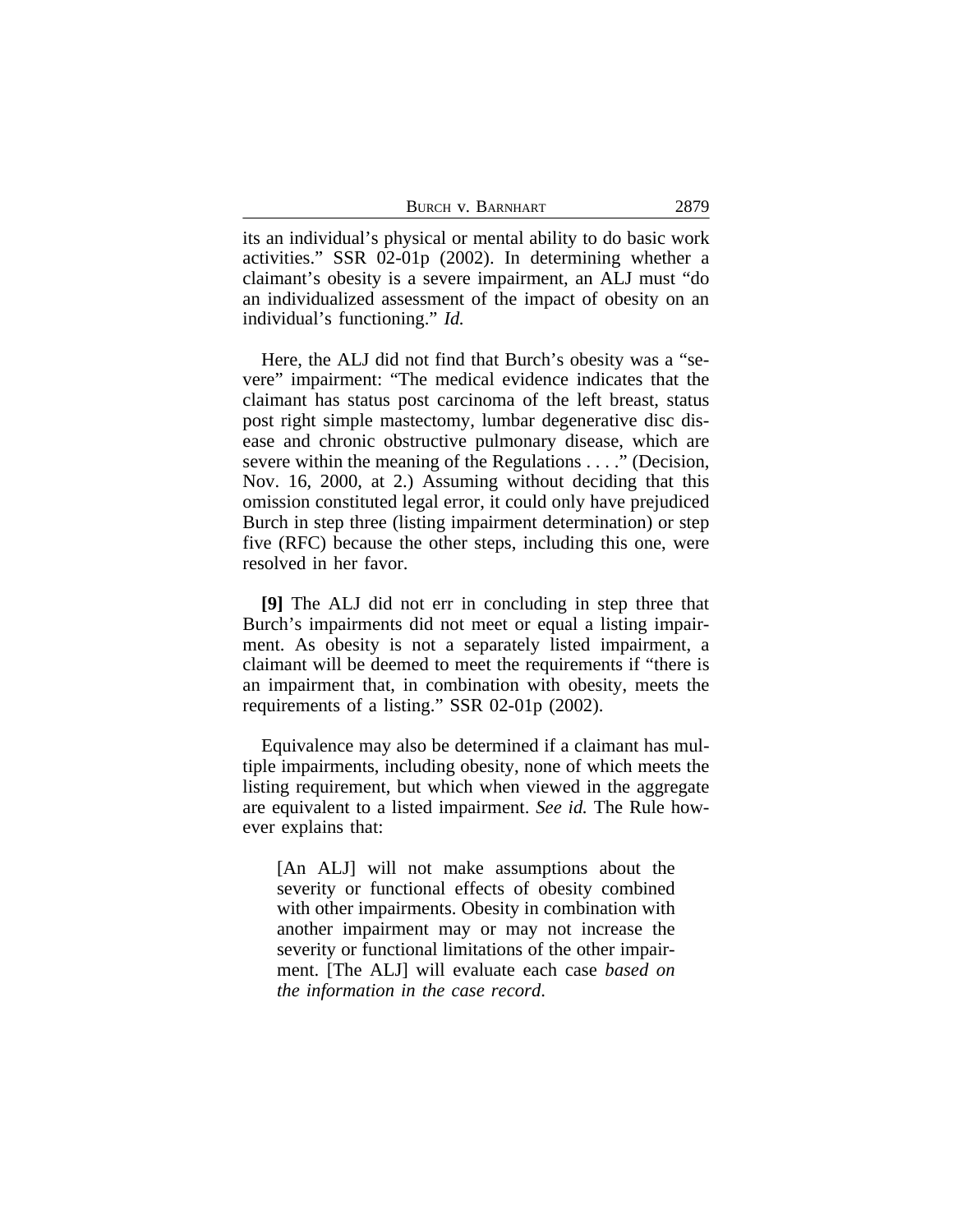*Id.* (emphasis added).

Although Burch contends that the ALJ erred in not considering obesity in determining whether she meets or equals a listing impairment, she does not specify which listing she believes she meets or equals. Further, she does not set forth any evidence which would support the diagnosis and findings of a listed impairment. 20 C.F.R. § 404.1525(d). The district court correctly explained that Burch "bears the burden of proving that . . . she has an impairment that meets or equals the criteria of an impairment listed in Appendix 1 of the Commissioner's regulations." (Order, Mar. 24, 2003, at 14.) This Court has held that a claimant carries the initial burden of proving a disability. *See Swenson v. Sullivan*, 876 F.2d 683, 687 (9th Cir. 1989).

An ALJ is not required to discuss the combined effects of a claimant's impairments or compare them to any listing in an equivalency determination, unless the claimant presents evidence in an effort to establish equivalence. *See Lewis v. Apfel*, 236 F.3d 503, 514 (9th Cir. 2001) (in distinguishing *Marcia v. Sullivan*, 900 F.2d 172 (9th Cir. 1990), this Court determined that the ALJ's failure to consider equivalence was not reversible error because the claimant did not offer any theory, plausible or otherwise, as to how his impairments combined to equal a listing impairment).

**[10]** As the Social Security Ruling explains, each case should be evaluated based on the record. SSR 02-01p (2002). The district court properly noted:

There was no evidence before the ALJ, and none in the record, which states that claimant's obesity limits her functioning. Neither treatment notes nor any diagnoses addressed claimant's limitations due to obesity. The medical record is silent as to whether and how claimant's obesity might have exacerbated her condition. Moreover, claimant did not present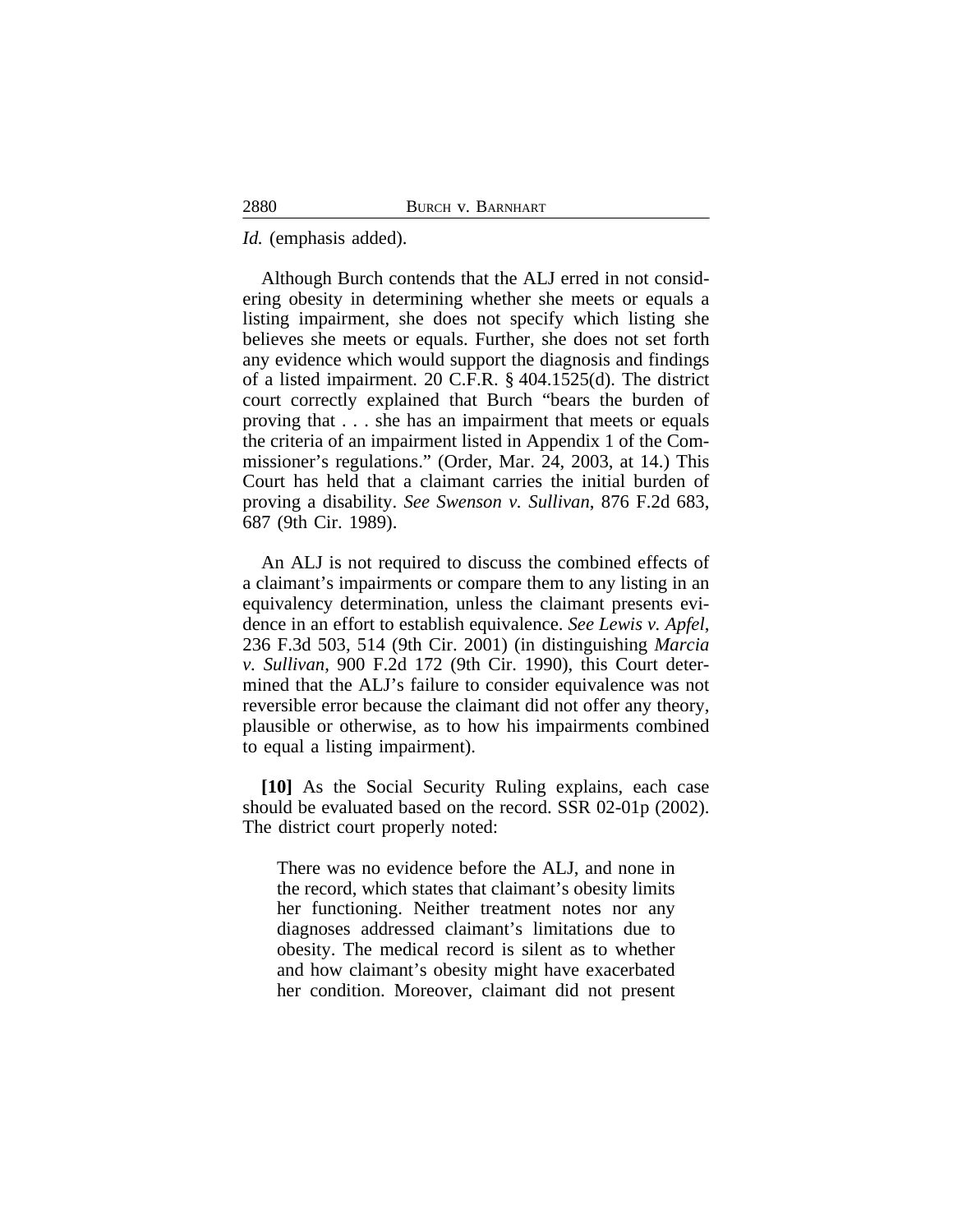| BURCH V. BARNHART | 2881 |
|-------------------|------|
|-------------------|------|

any testimony or other evidence at her hearing that her obesity impaired her ability to work.

(Order, Mar. 24, 2003, at 13.) Even on appeal, Burch has not pointed to any evidence of functional limitations due to obesity which would have impacted the ALJ's analysis. In fact, the only evidence in the record relating to her obesity are notes from doctors who observed weight gain, indicated that Burch is obese, and recommended that she participate in a medically supervised weight loss program. We therefore conclude that the ALJ did not commit reversible error by failing to consider Burch's obesity in determining whether she met or equaled the requirements of a listed impairment.

Finally, the ALJ did not err in step five of the analysis as he considered Burch's obesity in making his determinations regarding RFC and vocational ability. According to the Social Security Rules, in evaluating obesity to determine a claimant's RFC, the ALJ's assessment "must consider an individual's maximum remaining ability to do sustained work activities in an ordinary work setting on a regular and continuing basis." SSR 02-01p (2002). As with other impairments, the ALJ should explain how he determined whether obesity caused any physical or mental impairments. *See id.*

Further, as Social Security Ruling 96-8p (1996) provides:

In assessing RFC, the adjudicator must consider only limitations and restrictions imposed by all of an individual's impairments, even those that are not "severe." While a "not severe" impairment(s) standing alone may not significantly limit an individual's ability to do basic work activities, it may—when considered with limitations or restrictions due to other impairments—be critical to the outcome of a claim.

Here, the ALJ acknowledged that physicians' notes indicate Burch gained approximately 25 pounds in two months, that